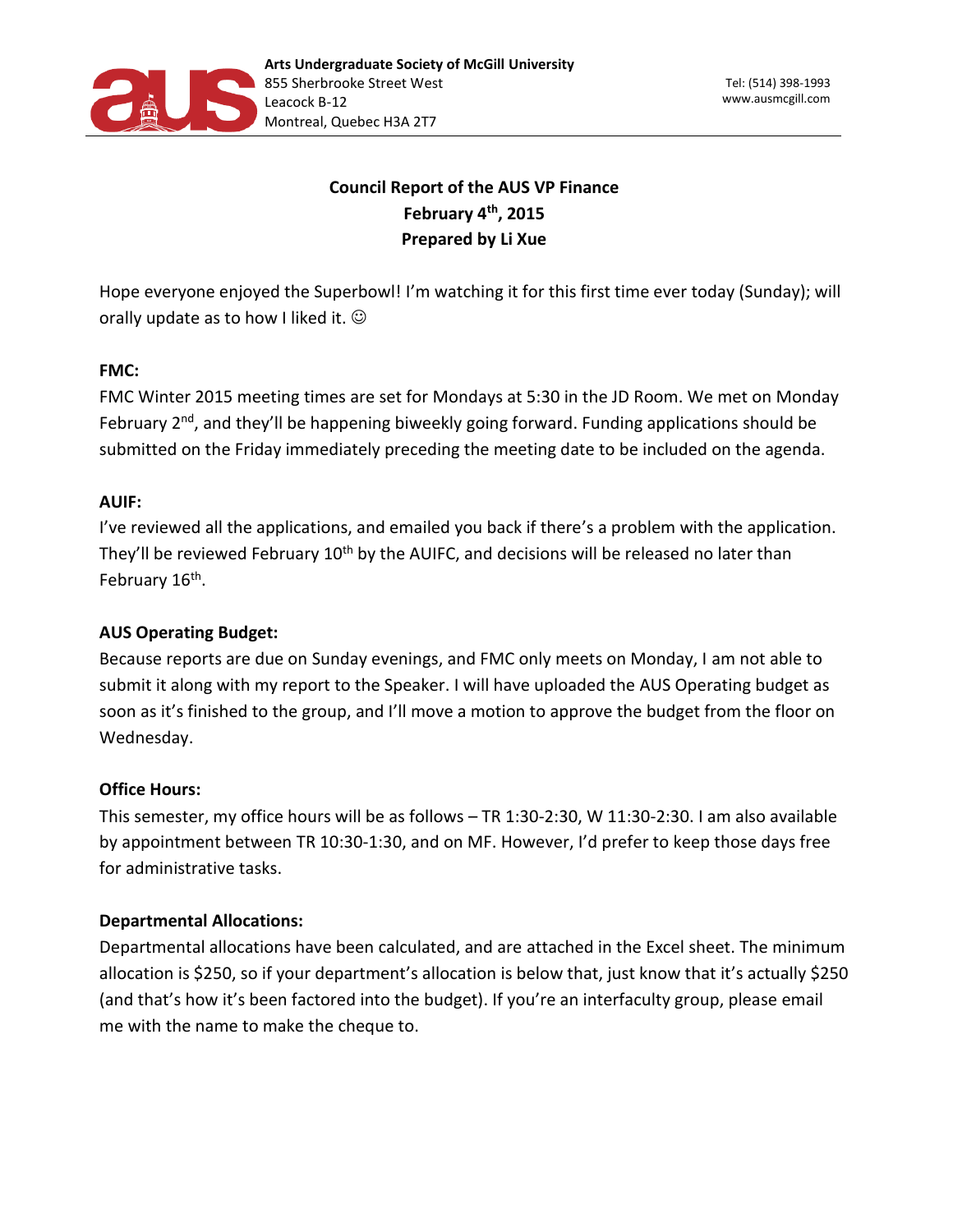

#### **CHICAGO: the Musical:**

I really enjoyed the musical! I hope many of you got the chance to go. In the next two weeks, I will be sitting down with the AUTS Executive Team to see how the show did, as well as formulate a plan for next year's production.

Respectfully submitted,

Li Xue AUS VP Finance

Time Log (January 18-31)

Jan 18

2:00-4:00pm: AT HOME [emails, administrative, accounting system]

Jan 19

10:30-2:30: IN OFFICE [accounting system, mail, emails, reading MOA]

4:30-5:00: AT HOME [emails, accounting system]

Jan 20

11:30-2:30: IN OFFICE [emails, accounting system, WS reimbursements] 5:00-6:30: IN OFFICE [Minerva reports, accounting system]

Jan 21

9:00-12:30: IN OFFICE [testing cheque reqs, accounting system]

4:30-6:00: AT HOME [emails, AUIF work]